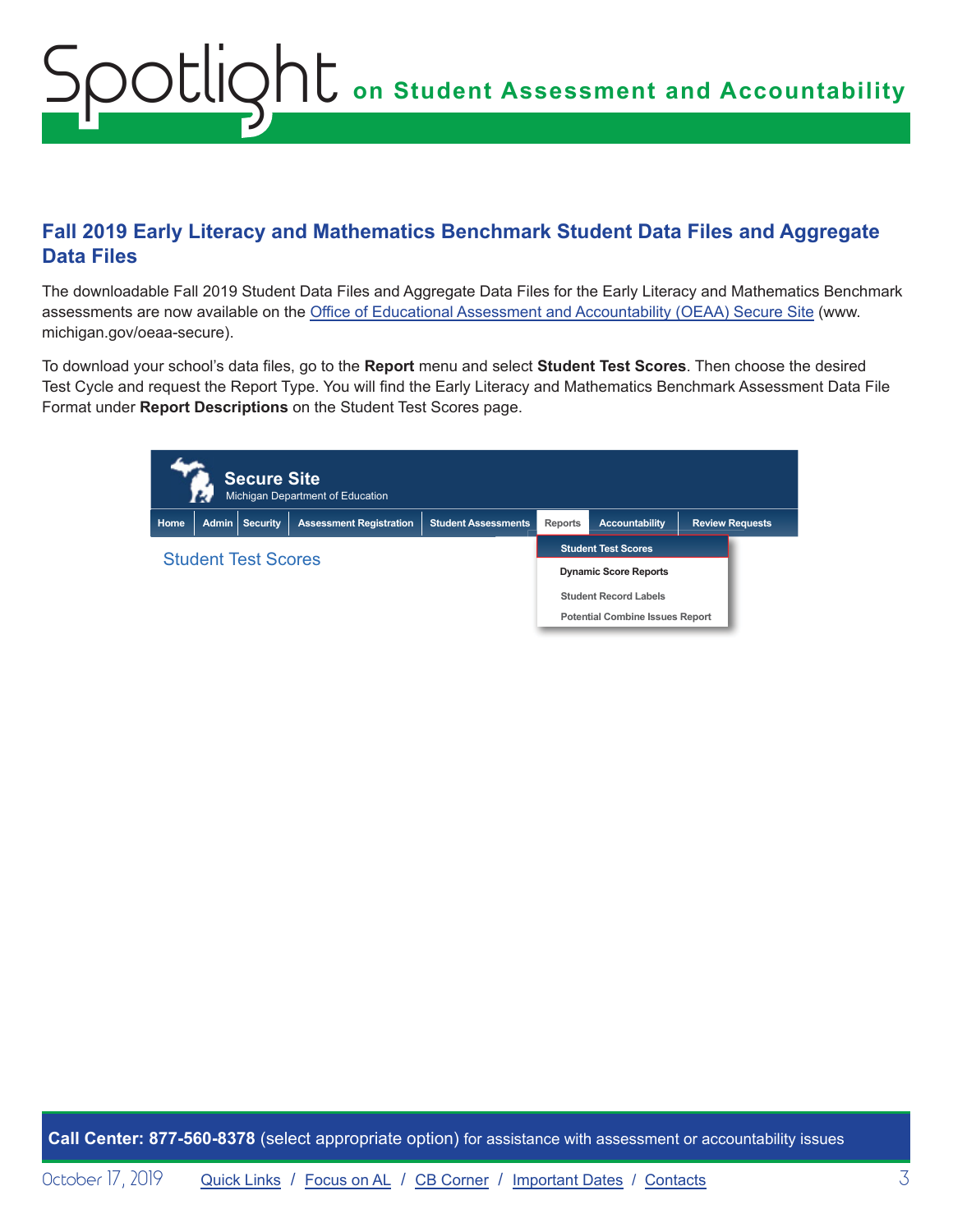## <span id="page-3-0"></span>**2019 OEAA Report Survey**

The Office of Educational Assessment and Accountability (OEAA) invites you to provide feedback on the state assessment reports. Please take 10-15 minutes to complete the [2019 OEAA Report Survey](https://baameap.wufoo.com/forms/zw5ldve1blu50a/) and let us know how we are doing. Respondents will also have an opportunity to provide suggestions and ideas for future reporting.

The survey specifically addresses the assessment data and reports provided to school and district users through the Dynamic Score Reporting Site (DSRS) and to educators, parents, and students through the Michigan Linked Educational Assessment Reporting Network (MiLearn).

Depending on the reporting system used, this may include reports for:

- ACT WorkKeys
- Early Literacy and Mathematics Benchmarks
- MI-Access
- M-STEP
- PSAT 8/9
- SAT with Essay
- WIDA ACCESS for ELLs
- WIDA Alternate ACCESS for ELLs
- WIDA Screener/K-WAPT

The survey will remain open through **Sunday, November 10, 2019**. The OEAA will use the results of the survey to inform our future report development. Remember that statewide summative assessment data is most helpful when used to review overall program effectiveness and curricular alignment to Michigan's Academic Standards. Requests that are consistent with the appropriate use of state summative data will be considered.

Please share the [survey link](https://baameap.wufoo.com/forms/zw5ldve1blu50a/) (https://baameap.wufoo.com/ forms/zw5ldve1blu50a/) widely with team members including ISD, district, school, and teaching or other staff who may use the reports or data in their work. Thank you in advance for taking the time to provide your feedback.

### **Do You Want Quicker Access to WIDA Screener Reports?**

Would you like to have access to WIDA Screener/W-APT results quicker for students transferring into your district? One way that MDE could help schools accomplish this is by including these screener scores into the Michigan Linked Educational Assessment Reporting Network (MiLearn).

MiLearn is a free Michigan Department of Education service that delivers state assessment data electronically to students, parents, and educators directly through the district's Student Information System (SIS). MiLearn currently hosts Student Detail, Student Roster, and School Frequency Reports for WIDA ACCESS for ELLs and WIDA Alternate ACCESS for ELLs. WIDA Screener is not yet part of this system.

Please take a few minutes to fill out the [2019 OEAA](https://baameap.wufoo.com/forms/zw5ldve1blu50a/)  [Report Survey](https://baameap.wufoo.com/forms/zw5ldve1blu50a/) (https://baameap.wufoo.com/forms/ zw5ldve1blu50a/) and let MDE know your interest in having WIDA Screener/W-APT data in the MiLearn system.

The major benefit to educators of English Learners is that **MiLearn bypasses the need to do a Student Record Maintenance (SRM)** in the Michigan Student Data System (MSDS) in order to get access to students' test scores through the OEAA Secure Site. This provides quick access to students' testing history and scores.

Even if your district isn't yet using MiLearn, MDE hopes that all schools will make the transition to using the system in the next few years. If your district isn't yet using MiLearn, contact Tim Hall at [hallt@michigan.gov.](mailto:hallt%40michigan.gov?subject=)

## **Order Form for WIDA Screener Orders**

This is a reminder to districts that paper/pencil WIDA Screener orders **must** be placed by using th[e Michigan](https://www.michigan.gov/documents/mde/WIDA_Paper_Screener_Fillable_Order_Form_654070_7.pdf)  [WIDA Screener Order Form](https://www.michigan.gov/documents/mde/WIDA_Paper_Screener_Fillable_Order_Form_654070_7.pdf) located on the [WIDA web page](www.michigan.gov/wida) (www.michigan.gov/wida). Educators cannot place a WIDA

#### *(Continued on next page)*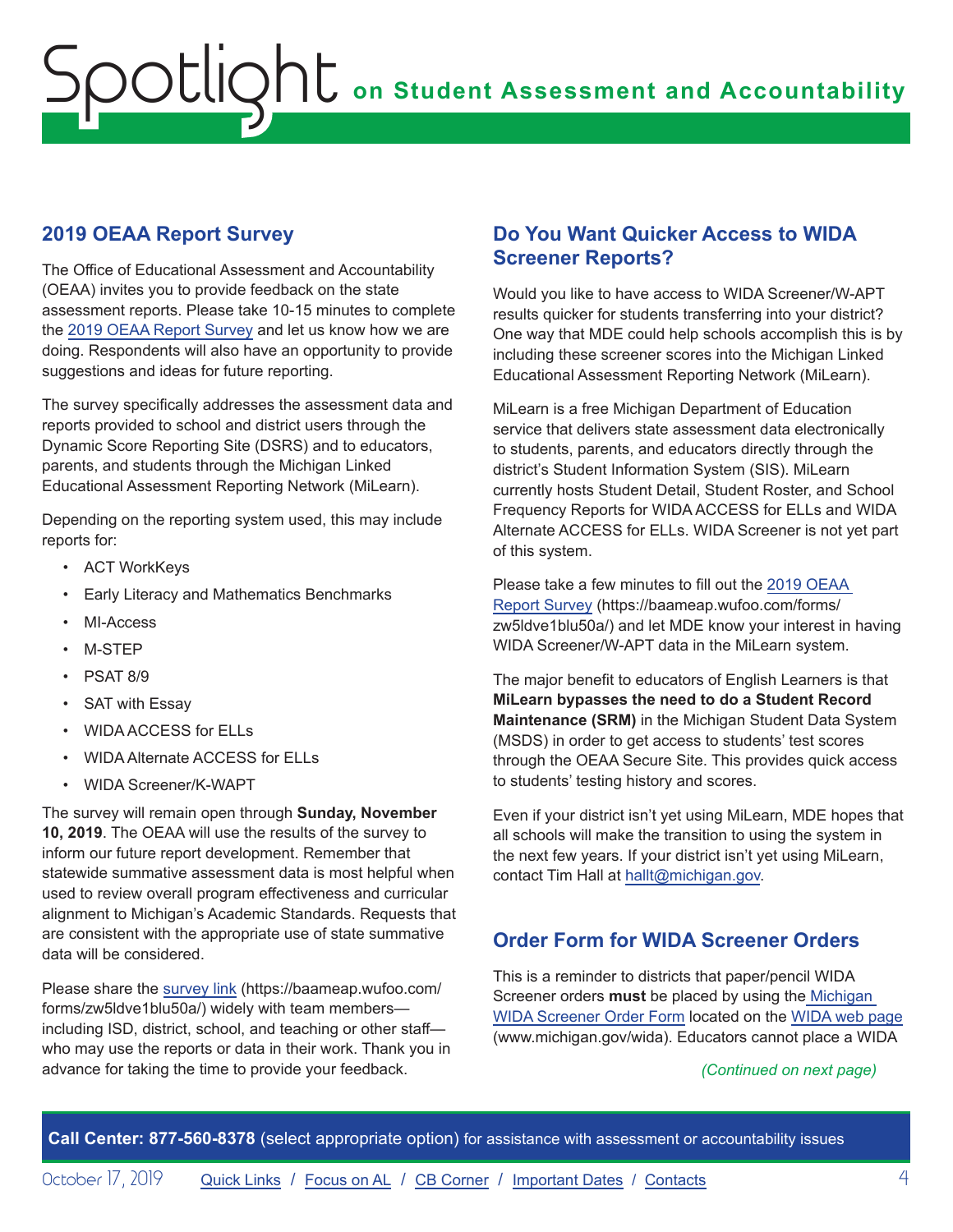<span id="page-4-0"></span>Screener order directly with the WIDA Store. **Note:** Districts are not responsible for the cost, but the form should be completed in its entirety (quantity, prices, subtotals, etc.).

Additionally, the WIDA Screener materials for students in grades 1–12 can only be ordered to assess students who may be recent arrivals (attended U.S. schools for 12 months or less) or whose IEP/504 plan or disability may necessitate using a paper/pencil assessment. Although it is **not required** that these students take the paper/pencil WIDA Screener, these students are eligible to take the Screener in this format.

## **Do Staff Who No Longer Have Access to the OEAA Secure Site Still Need It?**

District and School (public and nonpublic) Administratorlevel users of the OEAA Secure Site: Have you checked lately to see who has access to your student and school data on the OEAA Secure Site?

It is the responsibility of the district and school (public and nonpublic) administrator-level users to approve system requests for access, create new users, manage the level of access for users, and to disable a user who no longer needs access to the student data and scores available on the OEAA Secure Site.

Administrator-level users should create a list of enabled users for their district from the Manage Current Access page. Users who no longer need access should be disabled.

An administrator-level user cannot create or disable another district administrator-level user. If a district administratorlevel user or nonpublic school administrator-level user no longer needs this access for any reason, the district superintendent or nonpublic school principal or administrator will need to email [mde-oeaa@michigan.gov](mailto:mde-oeaa%40michigan.gov?subject=) a request to have their account disabled.

Directions on managing users can be found on the [Secure Site Training web page](http://www.michigan.gov/securesitetraining) (www.michigan. gov/ securesitetraining) under the **Security** section.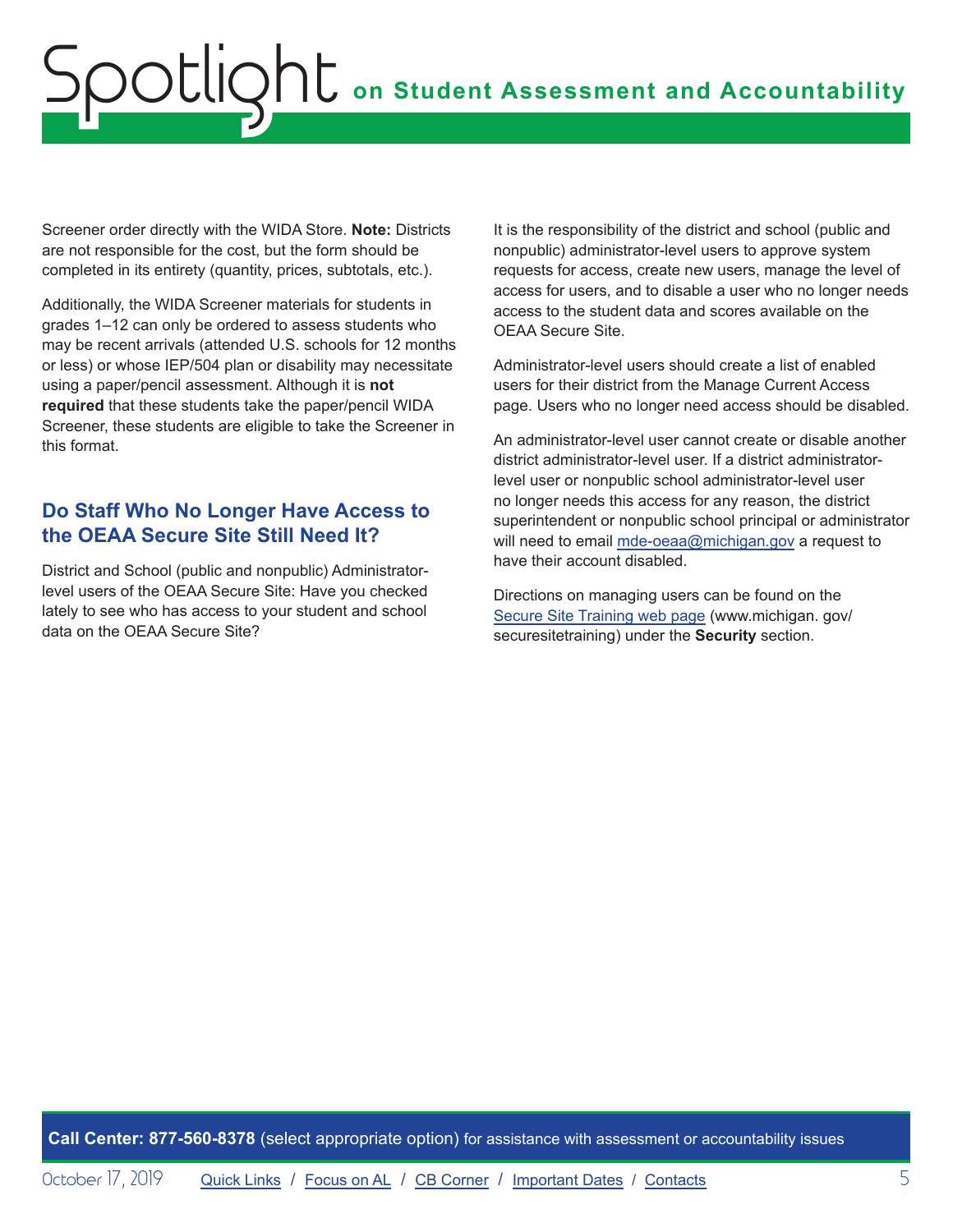## **on Student Assessment and Accountability**

#### **Formative**

Interim

## **The Score Report Understanding: Communicating Assessment Results Summative to Support Appropriate Action Regarding Student Achievement**

In last month's Focus on Assessment Literacy article on state summative score reports, we centered our discussion exclusively on score reporting, and the types of results that may be reported,for Michigan's statewide summative assessments. This month, we discuss what we can learn from a score report from any large-scale summative standardized assessment in general, such as college entrance exams or national student achievement tests.

Assessment expert W. James Popham states that because "... inferences about students are based on their score reports, users must demand that results be easily interpreted in accordance with the test's intended use." Inference, in this context, is the interpretation of test results in order to determine what students know and can do.

**Calcular Centers:** Center and The Teach of Teach Teach Teach Teach of Mohigan's consistent in the center of the material or the report of the response of the center of the center of the state simulation of the state simul This means test results must be aligned to the test's intended use and clearly communicated so that educators, state policy makers, parents, and students can make appropriate decisions regarding school improvement, educational programs, and what students know and can do. Interpretation of test results must appropriately support actions that are aligned to the assessment's central purpose. An assessment's central purpose may be to make comparisons among test takers, improve ongoing instruction, hold schools and districts accountable for results, or evaluate the quality of programs or instruction. You can find out what an assessment's central purpose is by reading the assessment's technical report or by reviewing information provided by the test publisher.

Score reports are useful when test results in the form of percentiles, scale scores, performance levels, or sub-scores are clearly and accurately communicated; support correct inferences aligned with the assessment's central purpose; and are considered alongside data from other performance measures. When these features are in place, informed decisions and actions can be made to improve student achievement at the student, classroom, school, and district levels.

#### **Resources**

[What fundamental understandings are necessary](https://www.michiganassessmentconsortium.org/wp-content/uploads/2018_Nov_FUNDAMENTAL_UNDERSTANDINGS_ASSESSMENT_LITERACY-3.pdf)  [for assessment literacy?](https://www.michiganassessmentconsortium.org/wp-content/uploads/2018_Nov_FUNDAMENTAL_UNDERSTANDINGS_ASSESSMENT_LITERACY-3.pdf) This article by W. James Popham briefly discusses the six understandings he maintains are key to assessment literacy.

<span id="page-5-0"></span>Spotlight

[Efforts to Produce Relevant Score Reports to](http://files.eric.ed.gov/fulltext/ED563403.pdf)  [School, District, and State Officials on National](http://files.eric.ed.gov/fulltext/ED563403.pdf)  **[Tests](http://files.eric.ed.gov/fulltext/ED563403.pdf)** 

This presentation explores how the College Board strives to ensure the relevance and utility of score reporting practices and methods for the PSAT/NMSQT and SAT scores.

#### **Put Into Practice**

With a colleague, review a score report from an assessment your school uses to measure student performance.

- Based on what you know from this month's and last month's article, what do you think is the purpose of this assessment?
- What inferences about student performance would you make from this score report?

October 17, 2019 **[Quick Links](#page-0-0) / Focus on AL / [CB Corner](#page-6-1) / [Important Dates](#page-8-1) / [Contacts](#page-10-1)** 6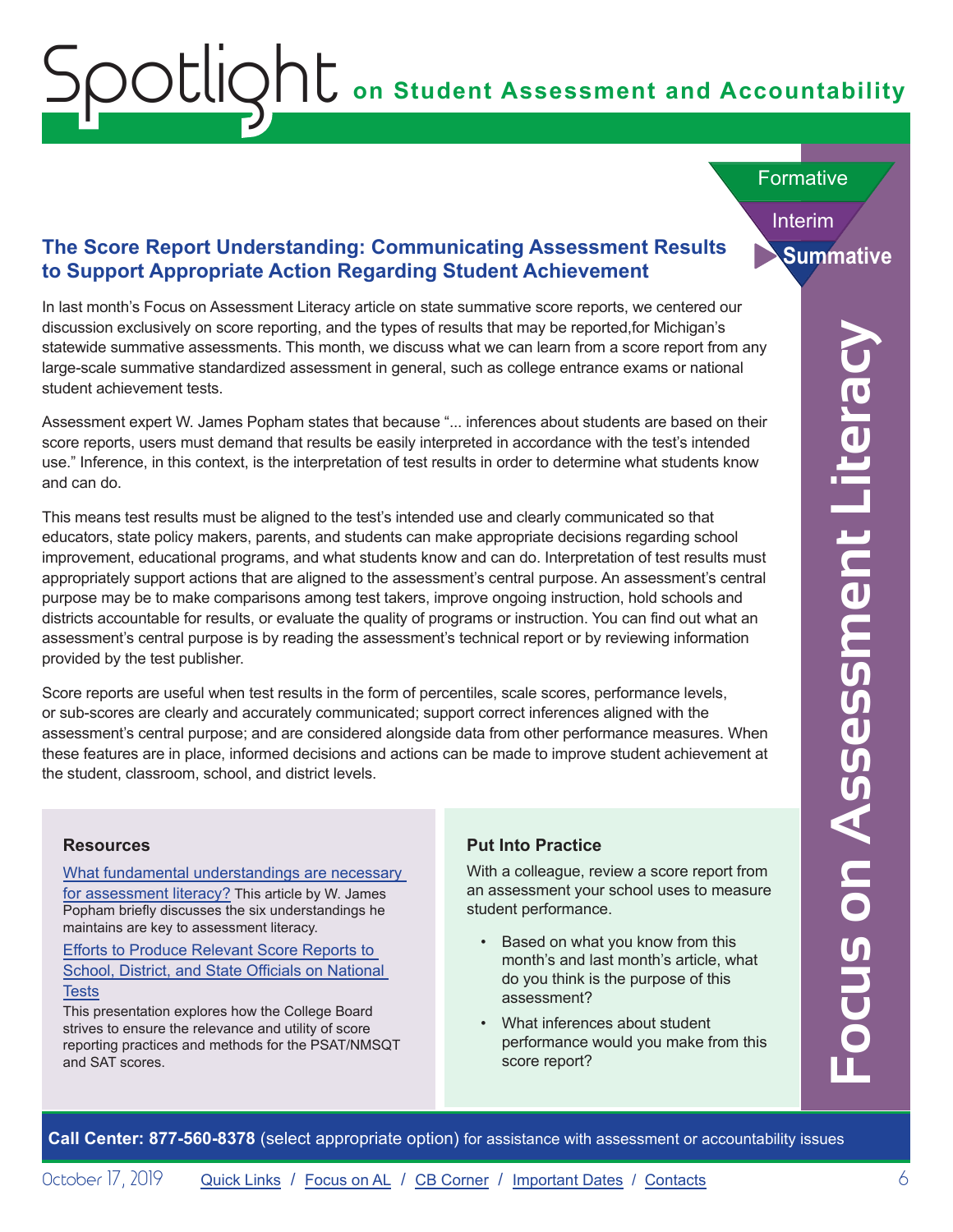## **on Student Assessment and Accountability**

## <span id="page-6-1"></span>College Board Corner

<span id="page-6-0"></span>Spotlight

**Reminders** 

*Information on SAT*®*, PSAT*™ *8/9, and PSAT*™*10 provided by the College Board*

### **Questions about Spring PSAT 8/9, PSAT 10, or SAT?**

- Call the Michigan Educator Hotline: 866-870-3127 (select Option 1)
- Email [michiganadministratorsupport@](mailto:michiganadministratorsupport%40collegeboard.org?subject=) [collegeboard.org](mailto:michiganadministratorsupport%40collegeboard.org?subject=)

### **School Establishment**

Establishment is the process whereby the College Board knows which schools are administering the PSAT 8/9 for Grades 8 and 9, PSAT 10, and SAT with Essay, and is based on rules that are coordinated with the Michigan Department of Education.

Public schools and nonpublic schools are established through different processes.

- Most traditional public schools will be automatically established to participate.
- Nonpublic schools must indicate their intent to participate each year for each assessment. If a nonpublic school chooses to administer the SAT, all parts of the MME (ACT WorkKeys and M-STEP) must also be administered. If a nonpublic school chooses to administer the PSAT 8/9 for grade 8, the M-STEP science and social studies must also be administered.

District assessment coordinators, principals, and test coordinators of all nonpublic schools and the public schools that aren't automatically established will receive an email the week of October 21 with instructions for how to indicate your intent to participate. **Respond as soon as possible if you plan to administer the assessments.**

The Test Center Participation page in the OEAA Secure Site identifies which assessments your school is established to administer and will be updated daily as establishment activities occur. For information on accessing this page, visit the [Secure Site Training web](http://www.michigan.gov/securesitetraining)  [page](http://www.michigan.gov/securesitetraining) (www.michigan.gov/securesitetraining).

- Establishment occurs on a rolling basis and will be reflected as establishment activities progress. **Allow for potential updates**.
- Contact the Michigan Educator Hotline at 866- 870-3127 if establishment information is not correct by mid-December.
- Once the school provides the intent to participate, allow 1-2 weeks for this information to be refreshed in the OEAA Secure Site.

Starting in early November, verify the assessments your school has been established for in the OEAA Secure Site. If a school:

- has been automatically established and plans to administer the assessment, no action is needed
- does not meet the autoestablishment rules for a particular assessment, the school will need to indicate their intent to participate for that assessment
- has been automatically established and does not plan to administer the assessment, contact College Board immediately

**Important Note:** Schools must be established to participate separately for each College Board assessment they expect to administer in Spring 2020. For example, a traditional public high school should verify in the OEAA Secure Site Test Center Participation

*(Continued on next page)*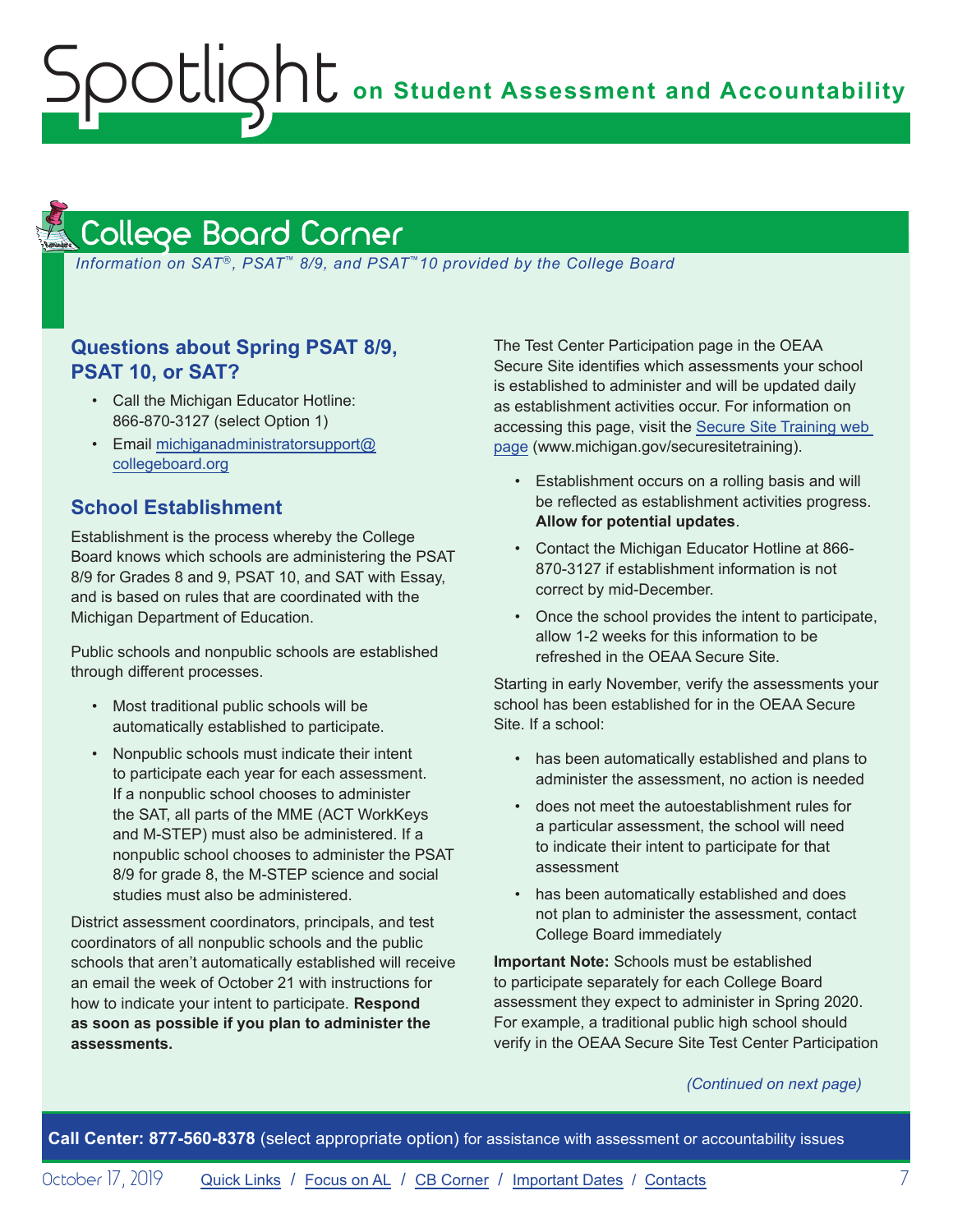page that they are set up to participate in the SAT with Essay, the PSAT 10, and the PSAT 8/9 for grade 9. All public schools with 8th grade students should verify that they are established to participate in the PSAT 8/9 for grade 8.

## **K** Preparing for Spring 2020

Tasks you can be doing **now** to prepare your school for the spring administration of PSAT 8/9 for Grade 8 and 9, PSAT 10, and SAT with Essay:

- Register for a free implementation workshop. For information, refer to the [September 12](https://www.michigan.gov/documents/mde/Spotlight_9-12-19_665733_7.pdf) Spotlight.
- For those who cannot attend a face-to-face workshop, register for the [Implementation Webinar](https://tinyurl.com/2020MichiganImplementation) (https://tinyurl. com/2020MichiganImplementation) scheduled for **November 7 from 9:00–10:30 AM**. This will be a presentation of the same information presented at the workshops.
- SSD (Services for Students with Disabilities) coordinators can register for an [Accommodations](https://tinyurl.com/2020MichiganAccommodations)  [and Supports Webinar](https://tinyurl.com/2020MichiganAccommodations) (https://tinyurl. com/2020MichiganAccommodations) scheduled for **December 5 from 1:00–2:30 PM**. This

webinar will assist new and returning SSD coordinators with the process of applying for accommodations through the SSD Online system. This will be especially helpful for new SSD coordinators. We will also review administering the SAT with Essay, PSAT 10, or PSAT 8/9 for grades 8 and 9 with accommodations and English Learner supports.

Both webinars will be recorded and posted on the [MME](www.michigan.gov/mme) (www.michigan.gov/mme) and [PSAT](http://www.michigan.gov/psat) (www. michigan.gov/psat) web pages approximately one week after the webinar is completed. All registrants will receive an email with a PDF of the presentation and a link to the recording. Therefore, if you cannot attend during the live session, it is suggested to still register to get these resources emailed to you.

- Ensure SSD coordinators have access to SSD Online. For information, refer to the [September 12](https://www.michigan.gov/documents/mde/Spotlight_9-12-19_665733_7.pdf) Spotlight.
- Update EEM with test coordinator information. For information, refer to the [September 12](https://www.michigan.gov/documents/mde/Spotlight_9-12-19_665733_7.pdf) Spotlight.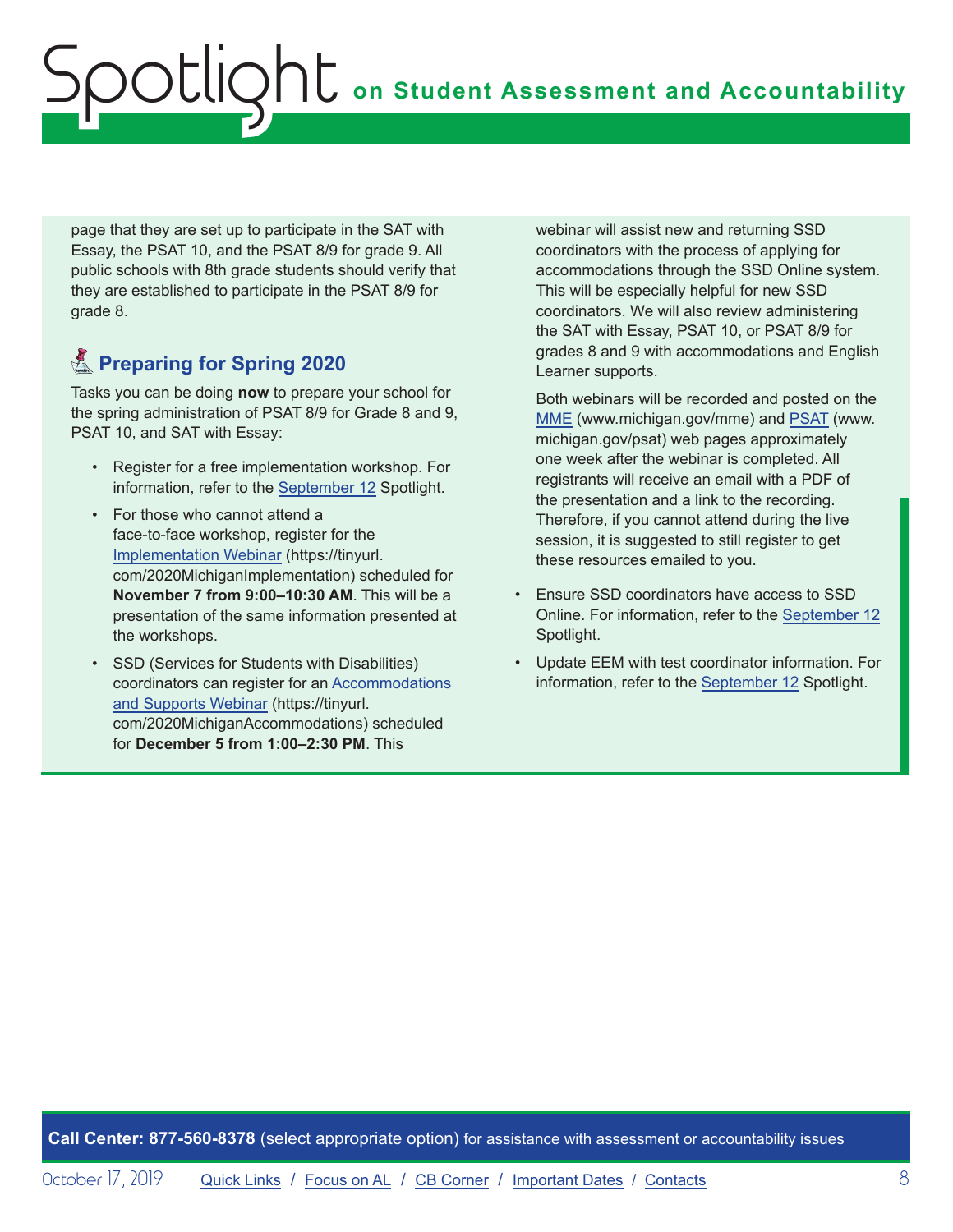## <span id="page-8-1"></span><span id="page-8-0"></span>**Important Dates**

## **October 2019**

## **SAT and PSAT**

### **Now – November 1, 2019**

• Implementation Workshops for **SAT with Essay, PSAT 10, and PSAT 8/9 – [Workshop Registration](http://www.collegeboard.org/michiganworkshops)** (www.collegeboard.org/michiganworkshops)

## **M-STEP, MI-Access, and WIDA**

### **October 21 – November 26, 2019**

• **M-STEP, MI-Access FI, and WIDA** Online Testing Waiver request window

## **November 2019**

## **ACT WorkKeys**

#### **November 4 – 29, 2019**

• **ACT WorkKeys** Manage Participation Window

## **SAT and PSAT**

#### **November 7, 2019, 9:00 – 10:30 AM**

• Implementation Webinar for **SAT with Essay, PSAT 10,** and **PSAT 8/9** – [Webinar Registration](https://tinyurl.com/2020MichiganImplementation) (https://tinyurl.com/2020MichiganImplementation)

## **December 2019**

#### **December 4, 2019, 10:00 AM**

• **DRC Technology Coordinator Webinar** – [Zoom](https://datarecognitioncorp.zoom.us/j/831651825)  [Access to webinar](https://datarecognitioncorp.zoom.us/j/831651825) (https://datarecognitioncorp.zoom. us/j/831651825)

## **SAT and PSAT**

#### **December 5, 2019, 1:00 – 2:30 PM**

• Accommodations and Supports Webinar for **SAT with Essay, PSAT 10,** and **PSAT 8/9**

Webinar [Registration](https://tinyurl.com/2020MichiganAccommodations) (https://tinyurl.com/2020MichiganAccommodations)

## **WIDA**

#### **December 3, 2019, 9:00 AM – 12:00 PM**

• **WIDA ACCESS for ELLs Test Administration Online Workshop 1** – Library of Michigan, Lake Michigan Room, 702 W. Kalamazoo St. Lansing, MI 48909

[Registration link](https://wida-access-online-ta-training-120319am.eventbrite.com) (https://wida-access-online-tatraining-120319am.eventbrite.com)

### **December 3, 2019, 1:00 – 4:00 PM**

• **WIDA Kindergarten ACCESS Test Administration Workshop 2** – Library of Michigan, Lake Michigan Room, 702 W. Kalamazoo St., Lansing, MI 48909 [Registration link](https://wida-k-access-online-ta-training-120319pm.eventbrite.com) (https://wida-k-access-online-tatraining-120319pm.eventbrite.com)

#### **December 4, 2019, 9:00 AM – 12:00 PM**

• **WIDA ACCESS for ELLs Test Administration Online Workshop 3** – Wayne County Community College Downriver Campus, EPAC 5&6, 21000 Northline Road, Taylor, MI 48180

[Registration link](https://wida-access-online-ta-training-120419am.eventbrite.com) (https://wida-access-online-tatraining-120419am.eventbrite.com)

#### *(Continued on next page)*

**Call Center: 877-560-8378** (select appropriate option) for assistance with assessment or accountability issues

October 17, 2019 **[Quick Links](#page-0-0) / [Focus on AL](#page-5-0) / [CB Corner](#page-6-1) / [Important Dates](#page-8-1) / [Contacts](#page-10-1)** 9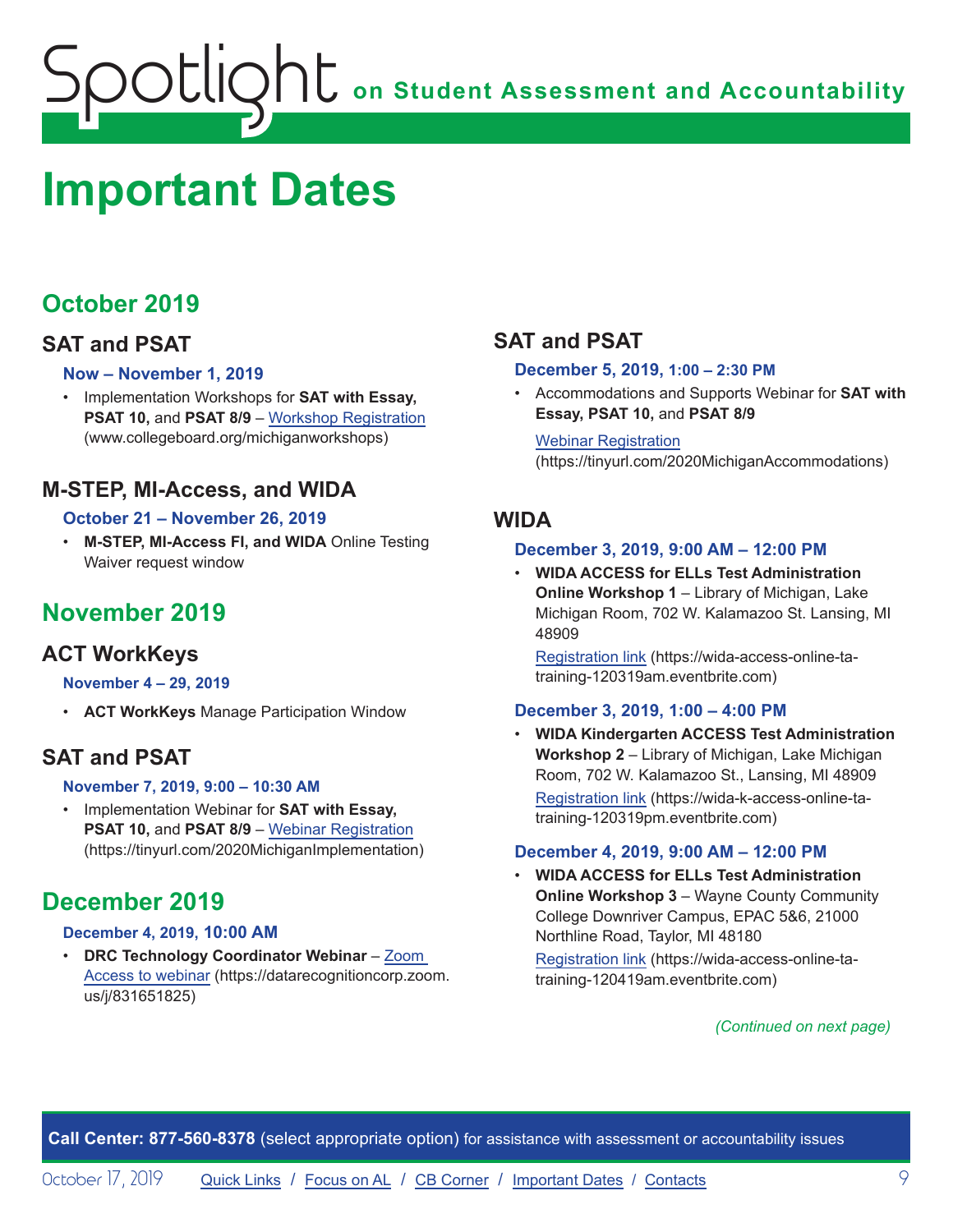#### **December 4, 2019, 1:00 – 4:00 PM**

• **WIDA Kindergarten ACCESS Test Administration Workshop 4** – Wayne County Community College Downriver Campus, EPAC 5&6, 21000 Northline Road, Taylor, MI, 48180 [Registration link](https://wida-k-access-online-ta-training-120419pm.eventbrite.com) (https://wida-k-access-online-tatraining-120419pm.eventbrite.com)

#### **December 18, 2019, 10:00 – 11:30 AM**

• **WIDA Alternate ACCESS Overview Webinar** [Registration link](https://wida-alternate-access-overview-121819-1000-1130.eventbrite.com) (https://wida-alternate-accessoverview-121819-1000-1130.eventbrite.com)